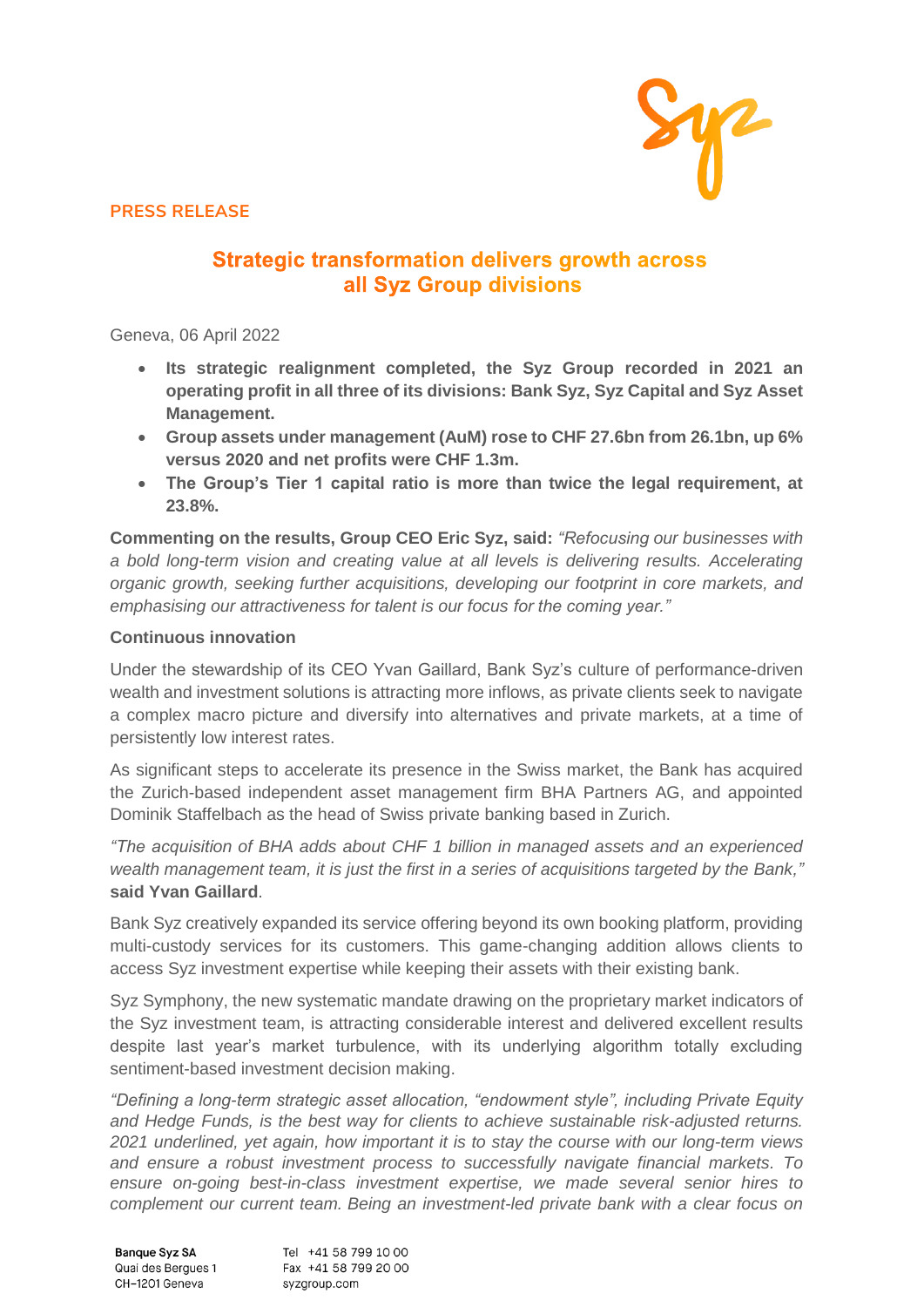

*providing the best possible solutions, this is something we will continue to do during the course of 2022,"* **said Yvan Gaillard***.*

#### **A recipe for success**

As the Group pursues its growth ambitions, the rapid development of Syz Capital is noteworthy. Created only 3 years ago, its business model allowing clients to invest alongside the Syz family and the Group is highly appreciated by investors. The firm's talent in identifying and accessing "hidden gems" in private markets has delivered excellent returns.

Efficient collaboration between Bank Syz and Syz Capital provides private clients with alternative investment opportunities to complement the Bank's active investment philosophy

*"After continuing the successful scaling of niche private equity investments with the completion of further direct majority investments in family owned businesses, one of the distinctive features of Syz Capital's business model, we have broadened our thematic investment offering by becoming one of the first providers of litigation finance solutions in Switzerland and becoming a leading allocator in Europe. The uncorrelated nature of this strategy makes it another compelling solution for our clients to diversify their portfolios which has attracted large family offices and institutional investors."* **explained Marc Syz, Managing Partner at Syz Capital**.

#### $-$  FNDS  $-$

### For more information, please contact:

Sherif Mamdouh, Head of Media Relations Tel.: +41 (0)58 799 41 18 Email: sherif.mamdouh@syzgroup.com

### **About Syz Group**

The Syz Group is a family owned and managed Swiss financial group focused on excellent long-term investment performance, robust risk management, and personal service for clients. Descending from a family that have been entrepreneurs for centuries, the group was co-founded in 1996 by Eric Syz who still leads the firm alongside his two sons and a team of industry experts. Stable and secure – the Syz Group holds substantial equity, at around double Switzerland's regulatory requirements.

The group serves clients across four main areas:

- Bank Syz offers private clients a genuine alternative to the traditions of Swiss private banking
- Syz Independent Managers offers independent asset managers custody and investment services tailored to meet their clients' needs.
- Syz Capital offers investors the opportunity to invest alongside the Syz family in hard to access alternative investments such as private markets
- Syz Asset Management primarily invests the assets of Swiss institutional investors in bonds and money market instruments.